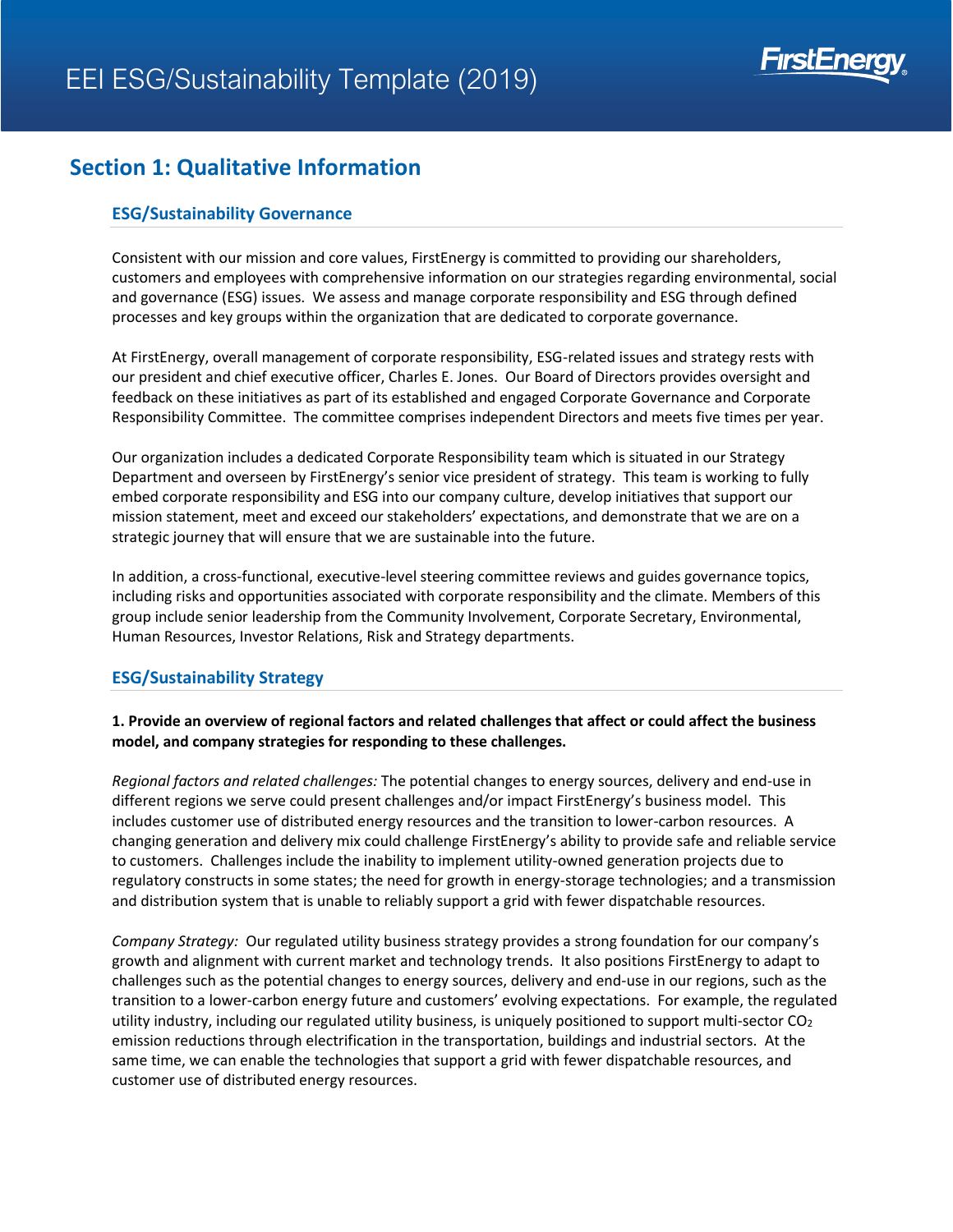We are working within the public policies and processes in our region to fully implement these strategies. For example, four of the five states in which FirstEnergy principally operates (Ohio, Pennsylvania, New Jersey and Maryland) operate deregulated electricity markets. With a few exceptions, our utilities are prohibited from owning generation in these states, including renewable generation assets such as solar and wind, as well as certain energy storage assets. We will continue to explore opportunities for utility-owned renewable generation in the states where we operate, and work with policymakers to address other regulatory matters that could impact our ability to meet customers' expectations.

#### **2. Managing and adapting to future ESG/Sustainability risks and opportunities**

FirstEnergy is working to maximize opportunities related to corporate responsibility and ESG/Sustainability initiatives, while managing the associated risks.

Our ongoing grid modernization efforts, together with our focus on delivering new technologies and services that meet the future energy needs of our customers, presents significant opportunities for FirstEnergy. As the operator of one of the largest investor-owned electric systems in the United States, we have opportunities to make substantial investments in our system to implement customer solutions. This includes smart grid technology, distributed energy resources, energy storage, electric vehicle chargers and energy efficiency. We are also evaluating opportunities for microgrids to improve the reliability and resiliency of the electric system during natural disasters.

FirstEnergy also supports moving forward with transportation electrification. Our company recognizes that regulated electric utilities are well-positioned to offer public charging services for electric vehicles because utilities can best plan and manage regular maintenance and upkeep to avoid long service equipment downtime, optimize charging retail rates and plan for long-term infrastructure rollouts that are not subject to short-term profitability goals.

Electric utility support for electric vehicle adoption, charging infrastructure and the efficient use of electricity will yield tremendous environmental benefits, including significant CO<sub>2</sub> reductions, by lowering emissions from transportation fuels. We will continue to research opportunities to support electrification of the transportation sector.

FirstEnergy is also focused on understanding and managing risks that could impact our system and using our organization's strength to convert them into opportunities that maximize shareholder value while providing exceptional service to customers. We utilize a formal, comprehensive Enterprise-Wide Risk Management (EWRM) program to assess and address risks and opportunities, including those posed by changes in the climate.

This includes strategic, operational, compliance and financial risks:

- Strategic risks deal with the ability to implement new customer solutions that are dependent on future public policy and regulatory decisions.
- Operational risks include impacts of a changing generation mix in a carbon-constrained economy and implications of increased electrification of end-use technologies.
- Compliance risks include implementation of future carbon policies such as carbon pricing mechanisms, as well as a dramatic expansion or acceleration of state targets for renewable and energy efficiency programs.
- Financial risks are associated with climate change, low demand growth in our region, and carbon policy. In addition, because we recover our investments and associated expenses for utility operations through the regulated ratemaking process, we will be challenged to meet our commitment to provide reliable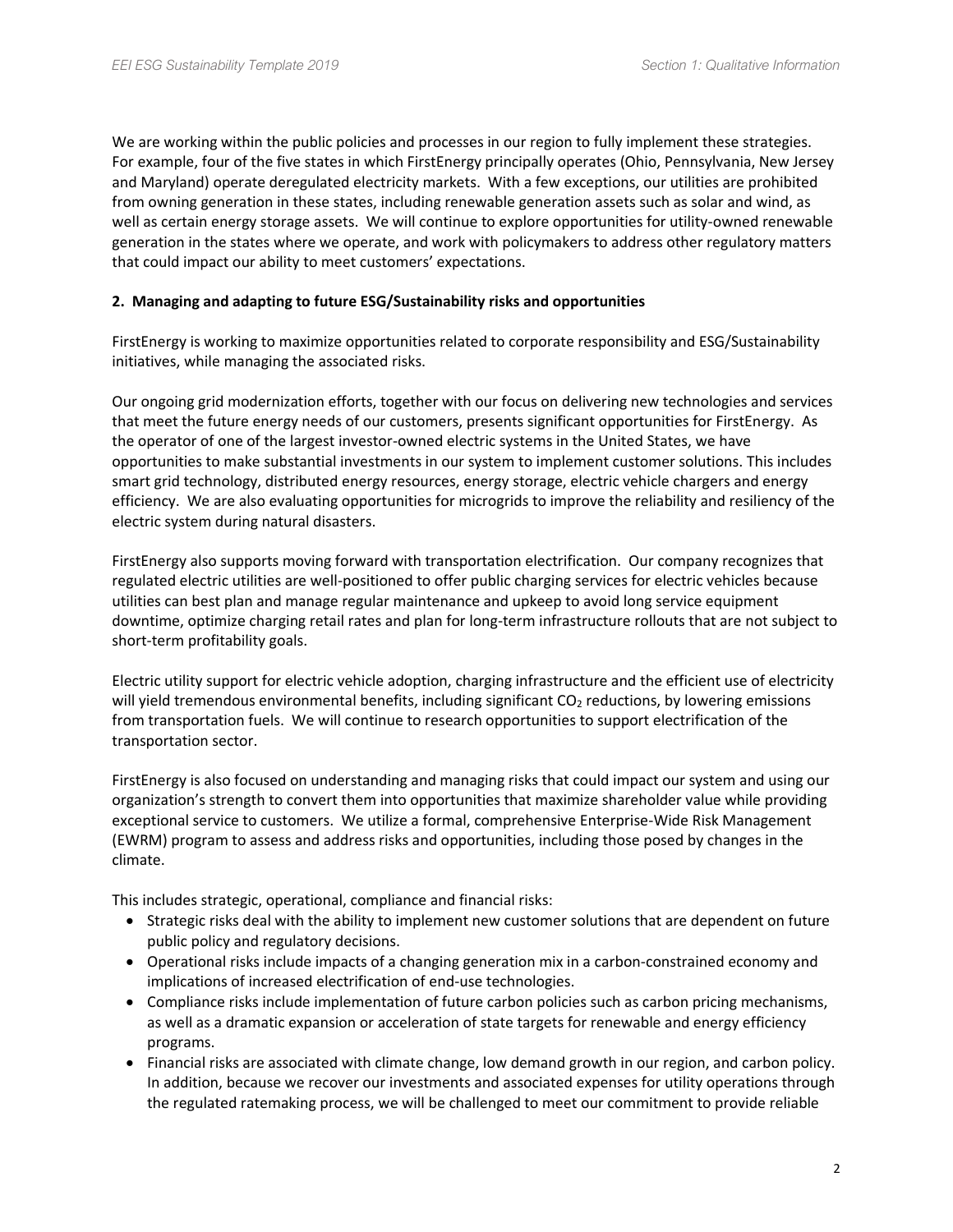and cost-effective electricity to our customers while making necessary investments to strengthen our transmission grid, integrate technology on our distribution system and support a changing generation fleet and policy environment.

### **3. Sustainability Plans and Progress – Innovative practices, programs, and initiatives designed to support the company's transition to a lower carbon and increasingly sustainable energy future.**

Progress: In 2015, we set an aggressive goal to reduce  $CO<sub>2</sub>$  emissions by at least 90% below 2005 levels by 2045. We use  $CO<sub>2</sub>$  emissions from our generating facilities (as reported to the U.S. Environmental Protection Agency for compliance with the Clean Air Act) as the metric to assess our progress toward the established goal, and we believe our 90% reduction target is in line with the ambition of the 2015 Paris Agreement within the United Nations Framework Convention on Climate Change.

We have made significant progress toward achieving our  $CO<sub>2</sub>$  emissions reduction goal. By the end of 2018, we reduced CO<sub>2</sub> emissions by 62% from our 2005 baseline, which represents a total reduction of about 59 million tons of emissions. In 2020, we anticipate FirstEnergy's carbon emissions will be 80% below our 2005 baseline – placing us well ahead of schedule to achieve our goal of a  $90\%$  CO<sub>2</sub> reduction by 2045.

Plans: Our newly created Emerging Technologies (EmT) Strategy group is charged with exploring and implementing advanced technologies that benefit customers and support federal and state policy efforts to improve grid performance and energy security. These technologies build on our existing regulated business platform while offering customers the flexibility and functionality they want. Our EmT Program team leads the implementation of the advanced technologies that our Strategy team has determined is a strategic fit for the company.

Further, we are continually looking for and acting on opportunities to decrease our environmental impact. Plans include partnering with conservation and regulatory agencies, reducing waste, implementing recycling initiatives and increasing beneficial re-use of materials.

Engagement: We believe it is important to engage regularly with our shareholders, so we maintain an active outreach program. Our shareholder engagement efforts focus on a variety of topics, including corporate responsibility and climate-related disclosures. This outreach gives us an opportunity to discuss our continuing goal of implementing strategies that are in the best interest of our shareholders. FirstEnergy will continue to focus significant efforts on engaging our shareholders and the investment community and will consider their views when making business decisions.

To learn more about FirstEnergy's commitment to Corporate Responsibility and view our Climate Report, please visit our website a[t www.fecorporateresponsibility.com.](http://www.fecorporateresponsibility.com/)

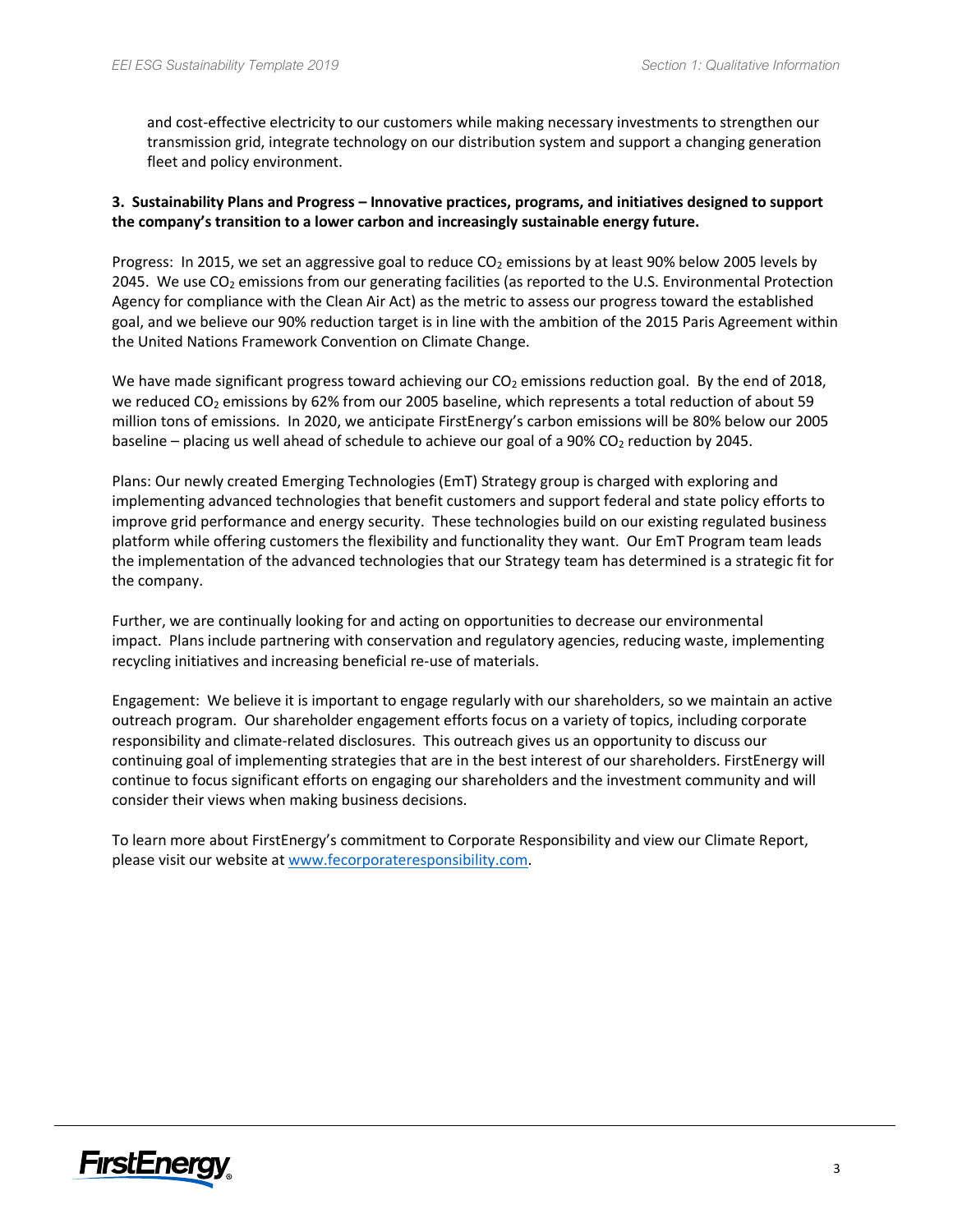

**Parent Company: Operating Company(s): State(s) of Operation: State(s) with RPS Programs: Report Date:** 

**Business Type(s):** *(e.g., vertically integrated, T&D only, competitive integrated)*

| Ref. No.     | Refer to the 'EEI Definitions' tab for more information on each metric                                                      | <b>Baseline</b><br>2005 | <b>Last Year</b><br>2017 | <b>Current Year</b><br>2018 | <b>Next Year</b><br>2019 | <b>Future Year</b><br>2045 | <b>Comments, Links, Additional Information, and Notes</b>                    |
|--------------|-----------------------------------------------------------------------------------------------------------------------------|-------------------------|--------------------------|-----------------------------|--------------------------|----------------------------|------------------------------------------------------------------------------|
|              |                                                                                                                             |                         |                          |                             |                          |                            |                                                                              |
|              |                                                                                                                             |                         |                          |                             |                          |                            |                                                                              |
|              | Portfolio                                                                                                                   |                         |                          |                             |                          |                            |                                                                              |
| 1            | Owned Nameplate Generation Capacity at end of year (MW)                                                                     |                         |                          |                             |                          |                            | Net demonstrated capacity as reported in FE's 10-K Filing                    |
| 1.1          | Coal                                                                                                                        |                         | 9,406                    | 9,270                       | 3,082                    |                            | 2019 data represents anticipated year end nameplate capacity                 |
| 1.2          | Natural Gas                                                                                                                 |                         | 1,327                    | 545                         | $\mathbf 0$              |                            |                                                                              |
| 1.3          | Nuclear                                                                                                                     |                         | 4,048                    | 4,048                       | $\mathbf{0}$             |                            |                                                                              |
| 1.4          | Petroleum                                                                                                                   |                         | 179                      | 59                          | $\mathbf{0}$             |                            |                                                                              |
| 1.5          | Total Renewable Energy Resources                                                                                            |                         |                          |                             |                          |                            |                                                                              |
| 1.5.1        | Biomass/Biogas                                                                                                              |                         | $\mathbf 0$              | 0                           | $\mathbf 0$              |                            |                                                                              |
| 1.5.2        | Geothermal                                                                                                                  |                         | $\Omega$                 | $\Omega$                    | $\Omega$                 |                            |                                                                              |
| 1.5.3        | Hydroelectric                                                                                                               |                         | 1,410                    | 1,410                       | 697                      |                            |                                                                              |
| 1.5.4        | Solar                                                                                                                       |                         | $\mathbf 0$              | $\mathbf 0$                 | $\mathbf 0$              |                            |                                                                              |
| 1.5.5        | Wind                                                                                                                        |                         | $\mathbf 0$              | $\Omega$                    | $\Omega$                 |                            |                                                                              |
| 1.6          | Other                                                                                                                       |                         | $\mathbf 0$              | 0                           | $\mathbf{0}$             |                            |                                                                              |
|              | Use the data organizer on the left (i.e., the plus/minus symbol) to open/close the alternative generation reporting options |                         |                          |                             |                          |                            |                                                                              |
| $\mathbf{2}$ | Net Generation for the data year (MWh)                                                                                      |                         | 116,315,158              | 109,322,672                 |                          |                            |                                                                              |
| 2.1          | Coal                                                                                                                        |                         |                          |                             |                          |                            |                                                                              |
| 2.2          | Natural Gas                                                                                                                 |                         |                          |                             |                          |                            |                                                                              |
| 2.3          | Nuclear                                                                                                                     |                         |                          |                             |                          |                            |                                                                              |
| 2.4          | Petroleum                                                                                                                   |                         |                          |                             |                          |                            |                                                                              |
| 2.5          | Total Renewable Energy Resources                                                                                            |                         |                          |                             |                          |                            |                                                                              |
| 2.5.1        | Biomass/Biogas                                                                                                              |                         |                          |                             |                          |                            |                                                                              |
| 2.5.2        | Geothermal                                                                                                                  |                         |                          |                             |                          |                            |                                                                              |
| 2.5.3        | Hydroelectric                                                                                                               |                         |                          |                             |                          |                            |                                                                              |
| 2.5.4        | Solar                                                                                                                       |                         |                          |                             |                          |                            |                                                                              |
| 2.5.5        | Wind                                                                                                                        |                         |                          |                             |                          |                            |                                                                              |
| 2.6          | Other                                                                                                                       |                         |                          |                             |                          |                            |                                                                              |
|              | Use the data organizer on the left (i.e., the plus/minus symbol) to open/close the alternative generation reporting options |                         |                          |                             |                          |                            |                                                                              |
| 2.i          | Owned Net Generation for the data year (MWh)                                                                                |                         |                          |                             |                          |                            | Net generation data as reported on EIA's Form 923, and FE's internal numbers |
| 2.1.i        | Coal                                                                                                                        |                         | 42,028,983               | 34,240,820                  |                          |                            |                                                                              |
| 2.2.i        | Natural Gas                                                                                                                 |                         | 4,104,592                | $\Omega$                    |                          |                            |                                                                              |
| 2.3.i        | Nuclear                                                                                                                     |                         | 32,999,296               | 32,944,220                  |                          |                            |                                                                              |
| 2.4.i        | Petroleum                                                                                                                   |                         | $-4,920$                 | 45,239                      |                          |                            |                                                                              |
| 2.5.i        | Total Renewable Energy Resources                                                                                            |                         |                          |                             |                          |                            |                                                                              |
| 2.5.1.i      | Biomass/Biogas                                                                                                              |                         | $\mathbf 0$              | $\mathbf{0}$                |                          |                            |                                                                              |
| 2.5.2.i      | Geothermal                                                                                                                  |                         | $\Omega$                 | $\Omega$                    |                          |                            |                                                                              |
| 2.5.3.i      | Hydroelectric                                                                                                               |                         | $-596,012$               | $-115,190$                  |                          |                            |                                                                              |
| 2.5.4.i      | Solar                                                                                                                       |                         | $\mathbf 0$              | $\mathbf 0$                 |                          |                            |                                                                              |
| 2.5.5.i      | Wind                                                                                                                        |                         | $\mathbf 0$              | $\Omega$                    |                          |                            |                                                                              |
| 2.6.i        | Other                                                                                                                       |                         | $\Omega$                 | $\Omega$                    |                          |                            |                                                                              |
| 2.11         | Purchased Net Generation for the data year (MWh)                                                                            |                         | 37,783,219               | 42,207,583                  |                          |                            | Total Purchased Generation as found in FE's FERC Form 1's. MWh               |
| 2.1.ii       | Coal                                                                                                                        |                         |                          |                             |                          |                            | purchased from an FE owned company were removed to avoid double              |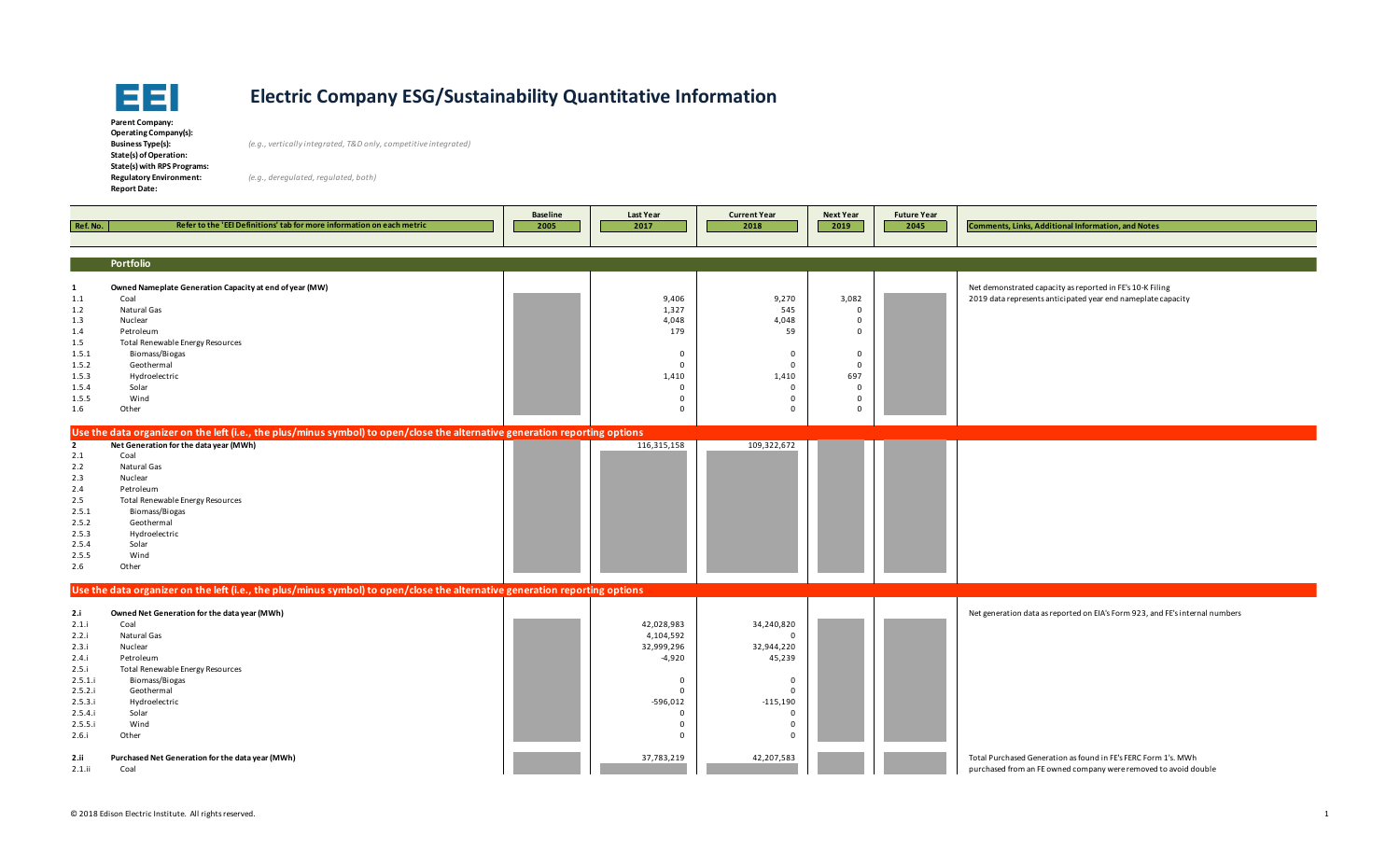

**Parent Company: Operating Company(s): State(s) of Operation: State(s) with RPS Programs: Report Date:** 

**Business Type(s):** *(e.g., vertically integrated, T&D only, competitive integrated)*

| Ref. No.                                                                                                   | Refer to the 'EEI Definitions' tab for more information on each metric                                                                                                                                                                                                                                                                                                                                                                                             | <b>Baseline</b><br>2005 | <b>Last Year</b><br>2017                                                           | <b>Current Year</b><br>2018                                                          | <b>Next Year</b><br>2019 | <b>Future Year</b><br>2045 | <b>Comments, Links, Additional Information, and Notes</b>                          |
|------------------------------------------------------------------------------------------------------------|--------------------------------------------------------------------------------------------------------------------------------------------------------------------------------------------------------------------------------------------------------------------------------------------------------------------------------------------------------------------------------------------------------------------------------------------------------------------|-------------------------|------------------------------------------------------------------------------------|--------------------------------------------------------------------------------------|--------------------------|----------------------------|------------------------------------------------------------------------------------|
| 2.2.1i<br>2.3.ii<br>2.4.ii<br>2.5.1i<br>2.5.1.ii<br>2.5.2.1i<br>2.5.3.ii<br>2.5.4.ii<br>2.5.5.ii<br>2.6.11 | Natural Gas<br>Nuclear<br>Petroleum<br>Total Renewable Energy Resources<br>Biomass/Biogas<br>Geothermal<br>Hydroelectric<br>Solar<br>Wind<br>Other                                                                                                                                                                                                                                                                                                                 |                         |                                                                                    |                                                                                      |                          |                            | counting of emissions. Regional eGRID emission factors used in the<br>calculation. |
| $\overline{\mathbf{3}}$<br>3.1<br>3.2<br>3.3<br>3.4<br>$\overline{a}$<br>4.1<br>4.2<br>4.3                 | Investing in the Future: Capital Expenditures, Energy Efficiency (EE), and Smart Meters<br>Total Annual Capital Expenditures (nominal dollars)<br>Incremental Annual Electricity Savings from EE Measures (MWh)<br>Incremental Annual Investment in Electric EE Programs (nominal dollars)<br>Percent of Total Electric Customers with Smart Meters (at end of year)<br>Retail Electric Customer Count (at end of year)<br>Commercial<br>Industrial<br>Residential |                         | 2,751,000,000<br>1,330,680<br>139,118,000<br>23%<br>712,168<br>30,771<br>5,307,210 | \$2,983,000,000<br>1,627,000<br>161,649,093<br>33%<br>735,242<br>19,538<br>5,342,283 |                          |                            |                                                                                    |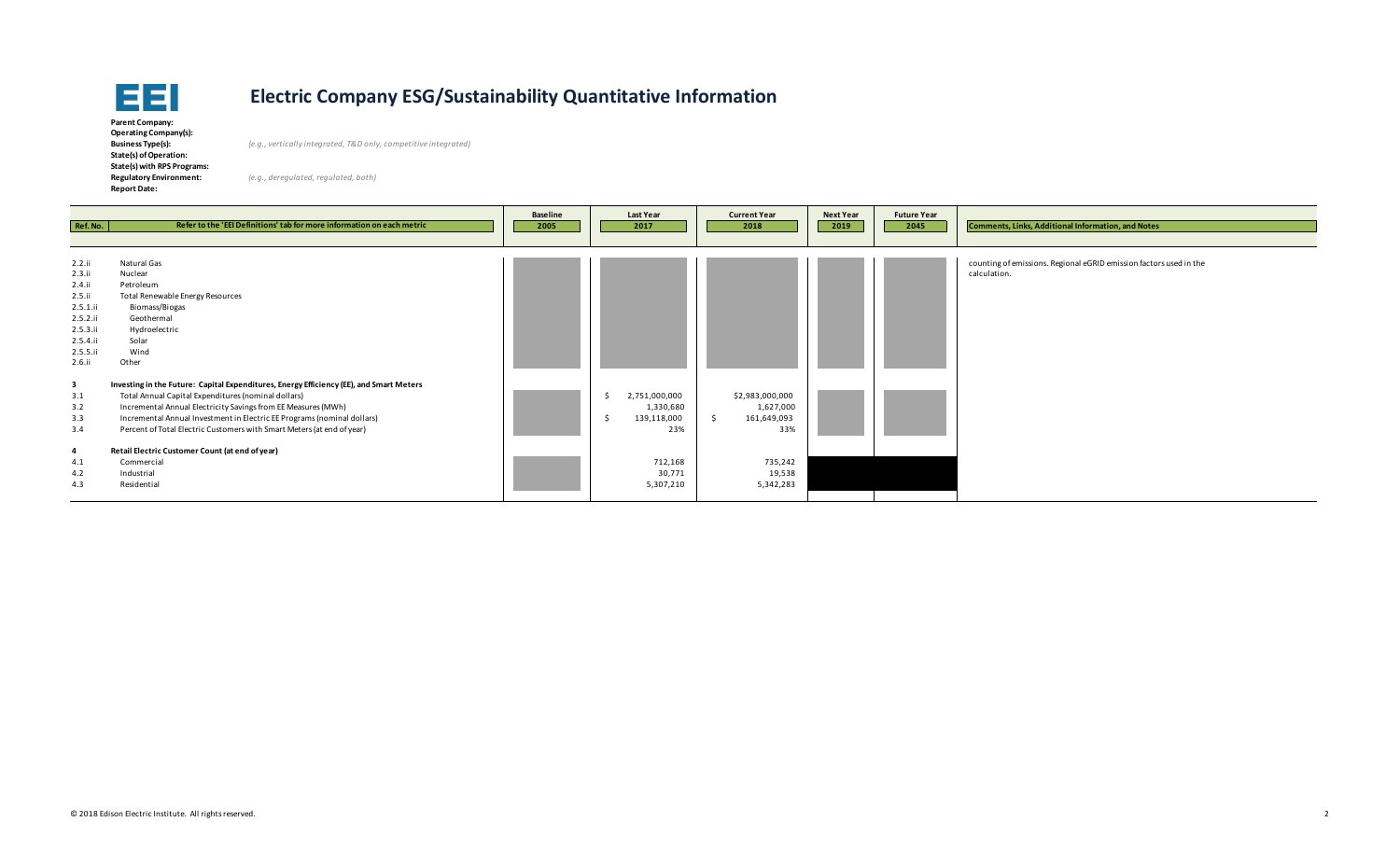

**Parent Company: Operating Company(s): State(s) of Operation: State(s) with RPS Programs: Report Date:** 

**Business Type(s):** *(e.g., vertically integrated, T&D only, competitive integrated)*

| Ref. No.                                                          | Refer to the 'EEI Definitions' tab for more information on each metric                                                                                                                                                                                                                                                                                                   | <b>Baseline</b><br>2005 | <b>Last Year</b><br>2017                   | <b>Current Year</b><br>2018                | <b>Next Year</b><br>2019 | <b>Future Year</b><br>2045 | <b>Comments, Links, Additional Information, and Notes</b>                                                                                                                                                                                                                |
|-------------------------------------------------------------------|--------------------------------------------------------------------------------------------------------------------------------------------------------------------------------------------------------------------------------------------------------------------------------------------------------------------------------------------------------------------------|-------------------------|--------------------------------------------|--------------------------------------------|--------------------------|----------------------------|--------------------------------------------------------------------------------------------------------------------------------------------------------------------------------------------------------------------------------------------------------------------------|
|                                                                   | <b>Emissions</b>                                                                                                                                                                                                                                                                                                                                                         |                         |                                            |                                            |                          |                            |                                                                                                                                                                                                                                                                          |
| 5                                                                 | GHG Emissions: Carbon Dioxide (CO2) and Carbon Dioxide Equivalent (CO2e)<br>Note: The alternatives available below are intended to provide flexibility in reporting<br>GHG emissions, and should be used to the extent appropriate for each company.                                                                                                                     |                         |                                            |                                            |                          |                            |                                                                                                                                                                                                                                                                          |
| 5.1<br>5.1.1<br>5.1.1.1<br>5.1.1.2<br>5.1.2<br>5.1.2.1<br>5.1.2.2 | Owned Generation (1)(2)(3)<br>Carbon Dioxide (CO2)<br>Total Owned Generation CO2 Emissions (MT)<br>Total Owned Generation CO2 Emissions Intensity (MT/Net MWh)<br>Carbon Dioxide Equivalent (CO2e)<br>Total Owned Generation CO2e Emissions (MT)<br>Total Owned Generation CO2e Emissions Intensity (MT/Net MWh)                                                         | 86,403,130              | 42,162,660<br>0.537<br>42,354,899<br>0.539 | 32,573,923<br>0.485<br>32,748,805<br>0.488 |                          | 8,640,313                  | GHG emissions for 2017 and 2018 as reported for EPA's GHG MRR.                                                                                                                                                                                                           |
| 5.2<br>5.2.1<br>5.2.1.1<br>5.2.1.2<br>5.2.2<br>5.2.2.1<br>5.2.2.2 | Purchased Power (4)<br>Carbon Dioxide (CO2)<br>Total Purchased Generation CO2 Emissions (MT)<br>Total Purchased Generation CO2 Emissions Intensity (MT/Net MWh)<br>Carbon Dioxide Equivalent (CO2e)<br>Total Purchased Generation CO2e Emissions (MT)<br>Total Purchased Generation CO2e Emissions Intensity (MT/Net MWh)                                                |                         | 17,971,063<br>0.476<br>18,079,772<br>0.479 | 20,097,650<br>0.476<br>20,223,892<br>0.479 |                          |                            | Purchase Power calculated based on power purchased for delivery to<br>customers as described on FERC Form 1's. MWh purchased from an FE<br>owned company were removed to avoid double counting of emissions.<br>Regional eGRID emission factors used in the calculation. |
| 5.3<br>5.3.1<br>5.3.1.1<br>5.3.1.2<br>5.3.2<br>5.3.2.1<br>5.3.2.2 | Owned Generation + Purchased Power<br>Carbon Dioxide (CO2)<br>Total Owned + Purchased Generation CO2 Emissions (MT)<br>Total Owned + Purchased Generation CO2 Emissions Intensity (MT/Net MWh)<br>Carbon Dioxide Equivalent (CO2e)<br>Total Owned + Purchased Generation CO2e Emissions (MT)<br>Total Owned + Purchased Generation CO2e Emissions Intensity (MT/Net MWh) |                         | 60,133,723<br>0.517<br>60,434,671<br>0.520 | 52,671,573<br>0.482<br>52,972,697<br>0.485 |                          |                            |                                                                                                                                                                                                                                                                          |
| 5.4<br>5.4.1                                                      | <b>Non-Generation CO2e Emissions</b><br>Fugitive CO2e emissions of sulfur hexafluoride (MT) (5)                                                                                                                                                                                                                                                                          |                         | 119,182                                    | 120,587                                    |                          |                            |                                                                                                                                                                                                                                                                          |
| -6<br>6.1                                                         | Nitrogen Oxide (NOx), Sulfur Dioxide (SO2), Mercury (Hg)<br>Generation basis for calculation (7)                                                                                                                                                                                                                                                                         |                         |                                            |                                            |                          |                            |                                                                                                                                                                                                                                                                          |
| 6.2<br>6.2.1<br>6.2.2                                             | Nitrogen Oxide (NOx)<br>Total NOx Emissions (MT)<br>Total NOx Emissions Intensity (MT/Net MWh)                                                                                                                                                                                                                                                                           |                         | 39,456<br>0.000502                         | 34,207<br>0.000510                         |                          |                            |                                                                                                                                                                                                                                                                          |
| 6.3<br>6.3.1<br>6.3.2                                             | Sulfur Dioxide (SO2)<br>Total SO2 Emissions (MT)<br>Total SO2 Emissions Intensity (MT/Net MWh)                                                                                                                                                                                                                                                                           |                         | 32,094<br>0.000436                         | 31,810<br>0.000474                         |                          |                            |                                                                                                                                                                                                                                                                          |
| 6.4<br>6.4.1                                                      | Mercury (Hg)<br>Total Hg Emissions (kg)                                                                                                                                                                                                                                                                                                                                  |                         | 119.8                                      | 83.6                                       |                          |                            |                                                                                                                                                                                                                                                                          |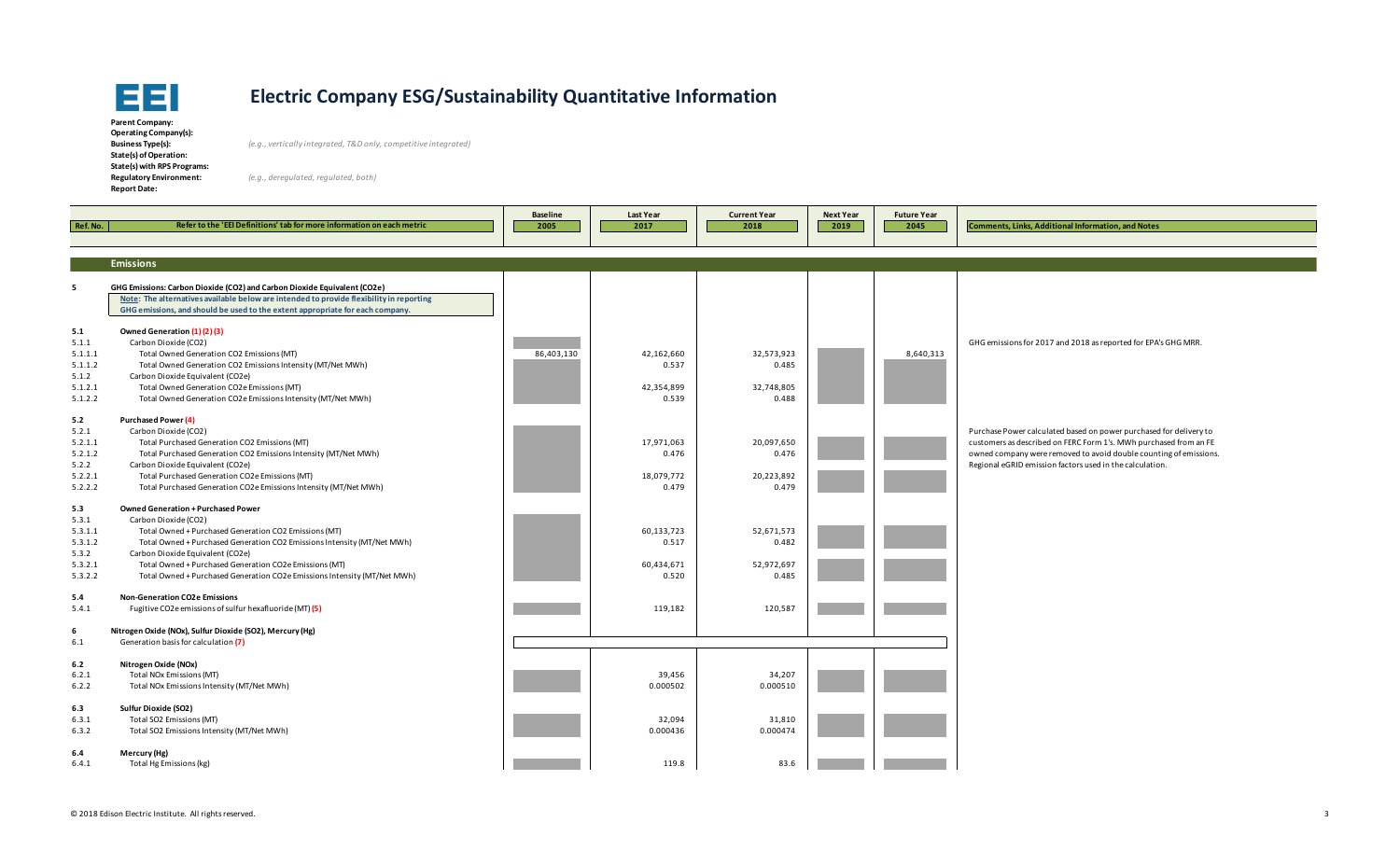

| Parent Company:                |
|--------------------------------|
| Operating Company(s):          |
| <b>Business Type(s):</b>       |
| State(s) of Operation:         |
| State(s) with RPS Programs:    |
| <b>Regulatory Environment:</b> |
| <b>Report Date:</b>            |

**Business Type(s):** *(e.g., vertically integrated, T&D only, competitive integrated)*

| Ref. No.                                                                                                   | Refer to the 'EEI Definitions' tab for more information on each metric | <b>Baseline</b><br>2005 | <b>Last Year</b><br>2017 | <b>Current Year</b><br>2018 | <b>Next Year</b><br>2019 | <b>Future Year</b><br>2045 | <b>Comments, Links, Additional Information, and Notes</b> |
|------------------------------------------------------------------------------------------------------------|------------------------------------------------------------------------|-------------------------|--------------------------|-----------------------------|--------------------------|----------------------------|-----------------------------------------------------------|
| 6.4.2                                                                                                      | Total Hg Emissions Intensity (kg/Net MWh)                              |                         | 0.000002                 | 0.000001                    |                          |                            |                                                           |
| Use the data organizer on the left (i.e., the plus/minus symbol) to open/close the Emissions section notes |                                                                        |                         |                          |                             |                          |                            |                                                           |